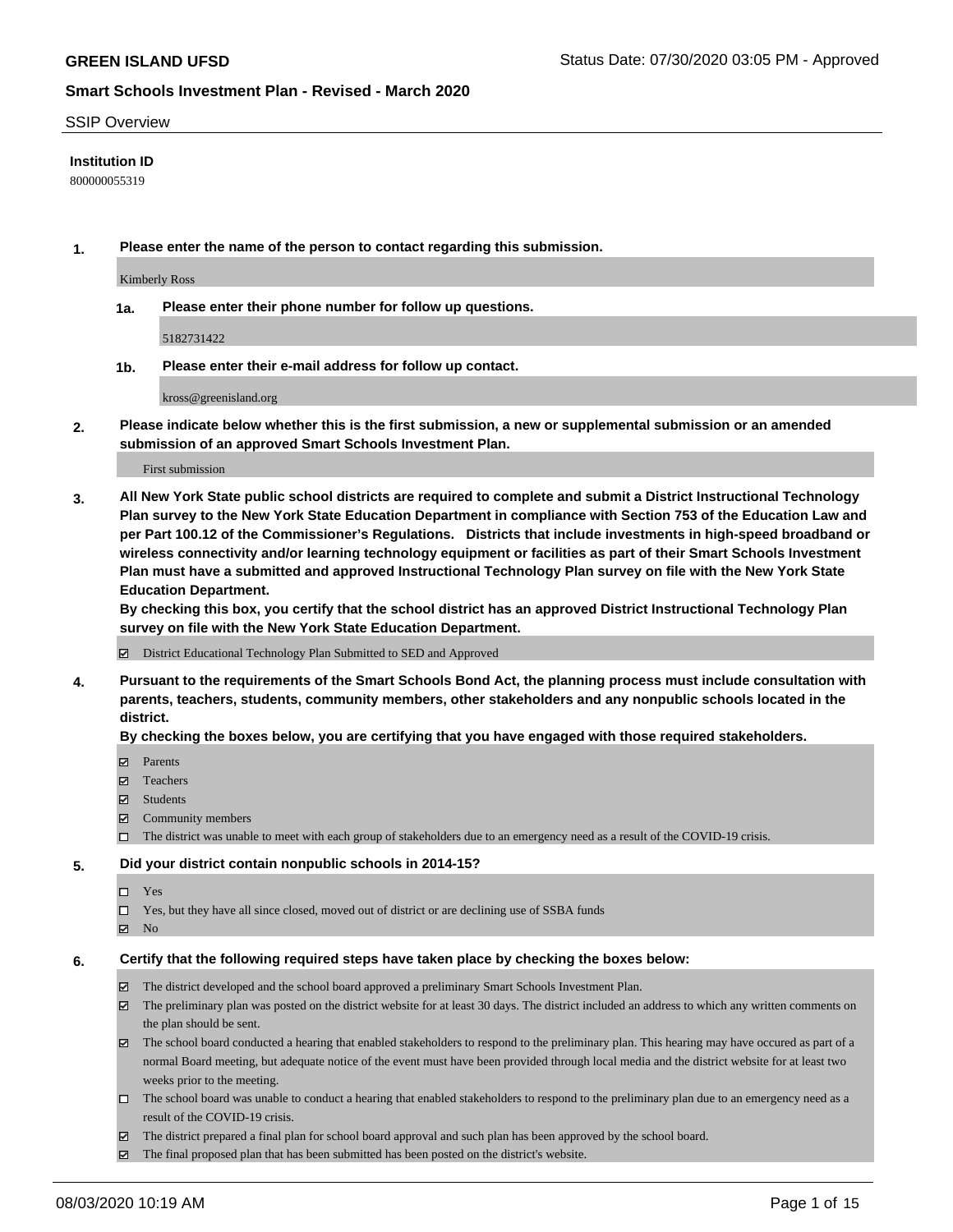SSIP Overview

**6a. Please upload the proposed Smart Schools Investment Plan (SSIP) that was posted on the district's website, along with any supporting materials. Note that this should be different than your recently submitted Educational Technology Survey. The Final SSIP, as approved by the School Board, should also be posted on the website and remain there during the course of the projects contained therein.**

March 2020 Smart\_School\_Investment\_Plan\_Revised.pptx Green Island Union Free School District - 2017 LAN-sowA-2620v18-06-11-2018.pdf-signed.pdf 2018-Green-Island-CSD-Aruba-LAN-WLAN-Upgrade 1.pdf

**6b. Enter the webpage address where the final Smart Schools Investment Plan is posted. The Plan should remain posted for the life of the included projects.**

https://www.greenisland.org/domain/123

**7. Please enter an estimate of the total number of students and staff that will benefit from this Smart Schools Investment Plan based on the cumulative projects submitted to date.**

360

**8. An LEA/School District may partner with one or more other LEA/School Districts to form a consortium to pool Smart Schools Bond Act funds for a project that meets all other Smart School Bond Act requirements. Each school district participating in the consortium will need to file an approved Smart Schools Investment Plan for the project and submit a signed Memorandum of Understanding that sets forth the details of the consortium including the roles of each respective district.**

 $\Box$  The district plans to participate in a consortium to partner with other school district(s) to implement a Smart Schools project.

**9. Please enter the name and 6-digit SED Code for each LEA/School District participating in the Consortium.**

| <b>Partner LEA/District</b> | <b>ISED BEDS Code</b> |
|-----------------------------|-----------------------|
| (No Response)               | (No Response)         |

**10. Please upload a signed Memorandum of Understanding with all of the participating Consortium partners.**

(No Response)

**11. Your district's Smart Schools Bond Act Allocation is:**

\$257,106

**12. Final 2014-15 BEDS Enrollment to calculate Nonpublic Sharing Requirement**

|            | <b>Public Enrollment</b> | l Nonpublic Enrollment | <b>Total Enrollment</b> | I Nonpublic Percentage |
|------------|--------------------------|------------------------|-------------------------|------------------------|
| Enrollment | 319                      |                        | 319.00                  | 0.00                   |

**13. This table compares each category budget total, as entered in that category's page, to the total expenditures listed in the category's expenditure table. Any discrepancies between the two must be resolved before submission.**

|                                            | Sub-Allocations | <b>Expenditure Totals</b> | Difference |
|--------------------------------------------|-----------------|---------------------------|------------|
| School Connectivity                        | 0.00            | 0.00                      | 0.00       |
| Connectivity Projects for<br>Communities   | 0.00            | 0.00                      | 0.00       |
| <b>Classroom Technology</b>                | 56,800.00       | 56,800.00                 | 0.00       |
| Pre-Kindergarten Classrooms                | 0.00            | 0.00                      | 0.00       |
| Replace Transportable<br><b>Classrooms</b> | 0.00            | 0.00                      | 0.00       |
| High-Tech Security Features                | 0.00            | 0.00                      | 0.00       |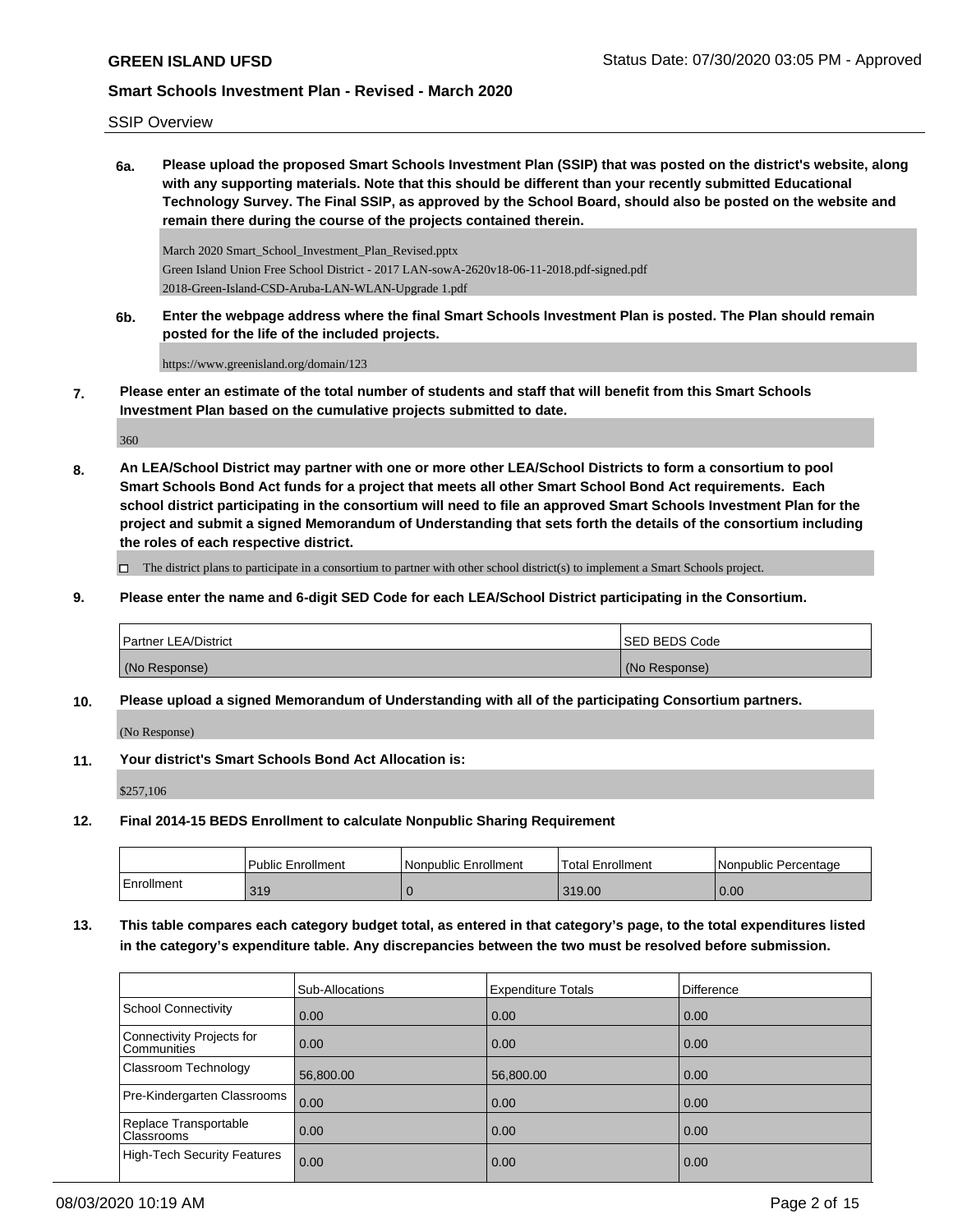SSIP Overview

|                | <b>Sub-Allocations</b> | Expenditure Totals | Difference |
|----------------|------------------------|--------------------|------------|
| Nonpublic Loan | 0.00                   | 0.00               | 0.00       |
| <b>Totals:</b> | 56,800                 | 56,800             |            |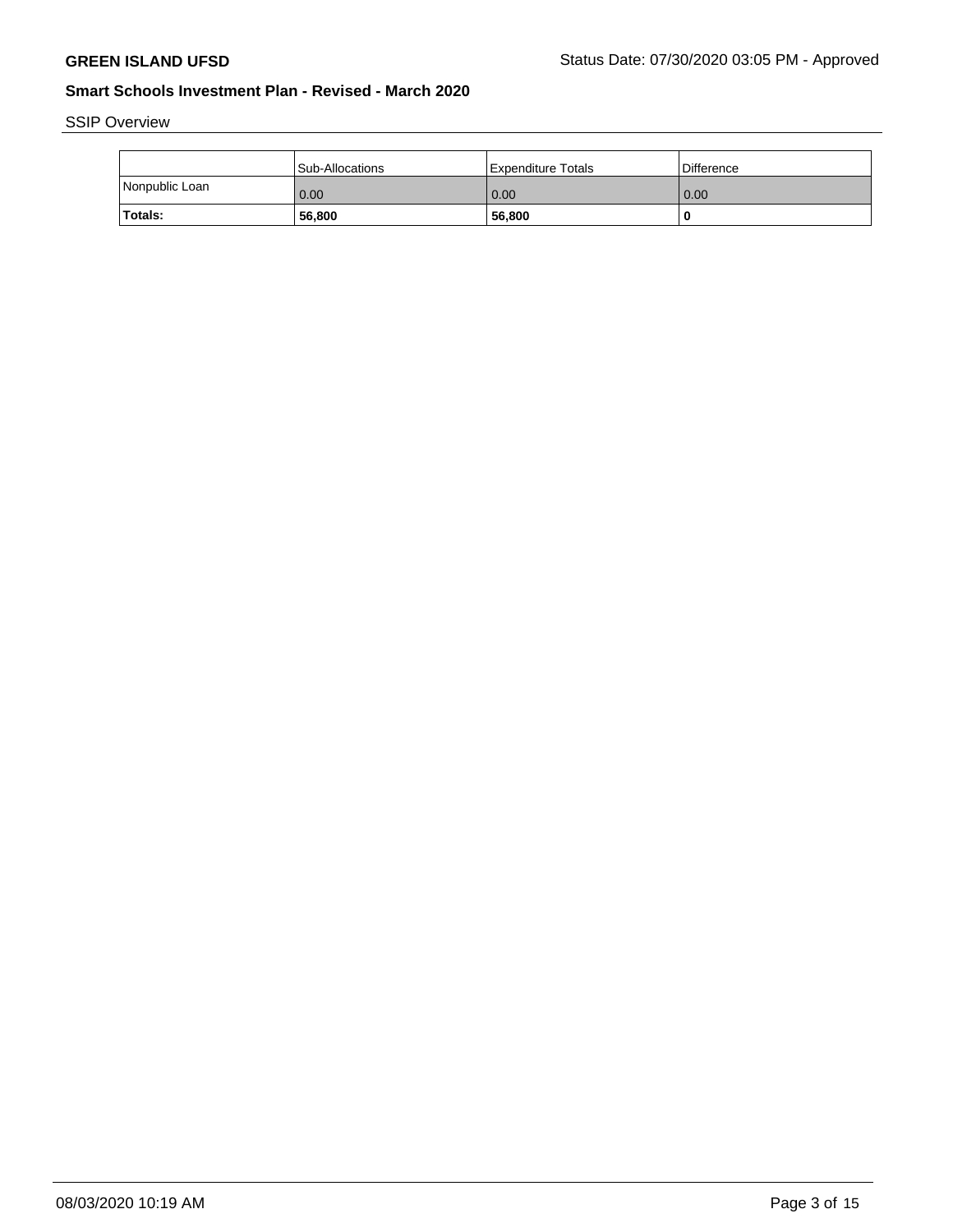School Connectivity

- **1. In order for students and faculty to receive the maximum benefit from the technology made available under the Smart Schools Bond Act, their school buildings must possess sufficient connectivity infrastructure to ensure that devices can be used during the school day. Smart Schools Investment Plans must demonstrate that:**
	- **• sufficient infrastructure that meets the Federal Communications Commission's 100 Mbps per 1,000 students standard currently exists in the buildings where new devices will be deployed, or**
	- **• is a planned use of a portion of Smart Schools Bond Act funds, or**
	- **• is under development through another funding source.**

**Smart Schools Bond Act funds used for technology infrastructure or classroom technology investments must increase the number of school buildings that meet or exceed the minimum speed standard of 100 Mbps per 1,000 students and staff within 12 months. This standard may be met on either a contracted 24/7 firm service or a "burstable" capability. If the standard is met under the burstable criteria, it must be:**

**1. Specifically codified in a service contract with a provider, and**

**2. Guaranteed to be available to all students and devices as needed, particularly during periods of high demand, such as computer-based testing (CBT) periods.**

**Please describe how your district already meets or is planning to meet this standard within 12 months of plan submission.**

(No Response)

**1a. If a district believes that it will be impossible to meet this standard within 12 months, it may apply for a waiver of this requirement, as described on the Smart Schools website. The waiver must be filed and approved by SED prior to submitting this survey.**

 $\Box$  By checking this box, you are certifying that the school district has an approved waiver of this requirement on file with the New York State Education Department.

**2. Connectivity Speed Calculator (Required). If the district currently meets the required speed, enter "Currently Met" in the last box: Expected Date When Required Speed Will be Met.**

|                  | l Number of<br><b>Students</b> | Required Speed<br>lin Mbps | Current Speed in Expected Speed<br><b>Mbps</b> | to be Attained | <b>Expected Date</b><br>When Reauired |
|------------------|--------------------------------|----------------------------|------------------------------------------------|----------------|---------------------------------------|
|                  |                                |                            |                                                |                | Within 12 Months 1Speed Will be Met1  |
| Calculated Speed | 300                            | 30.00                      | 40                                             | met            | met                                   |

**3. Describe how you intend to use Smart Schools Bond Act funds for high-speed broadband and/or wireless connectivity projects in school buildings.**

(No Response)

**4. Describe the linkage between the district's District Instructional Technology Plan and how the proposed projects will improve teaching and learning. (There should be a link between your response to this question and your responses to Question 1 in Section IV - NYSED Initiatives Alignment: "Explain how the district use of instructional technology will serve as a part of a comprehensive and sustained effort to support rigorous academic standards attainment and performance improvement for students."** 

**Your answer should also align with your answers to the questions in Section II - Strategic Technology Planning and the associated Action Steps in Section III - Action Plan.)**

(No Response)

**5. If the district wishes to have students and staff access the Internet from wireless devices within the school building, or in close proximity to it, it must first ensure that it has a robust Wi-Fi network in place that has sufficient bandwidth to meet user demand.**

**Please describe how you have quantified this demand and how you plan to meet this demand.**

(No Response)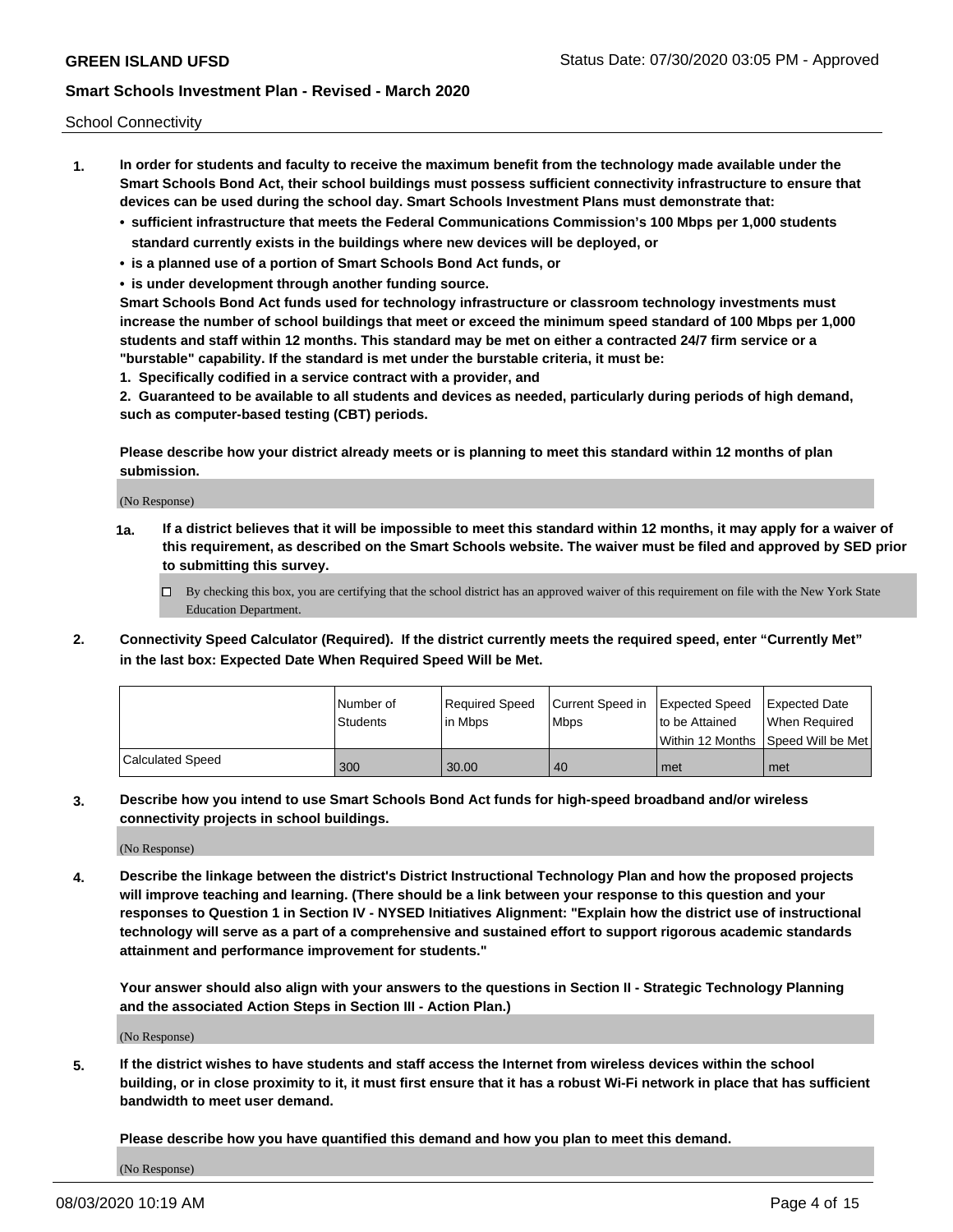School Connectivity

**6. Smart Schools plans with any expenditures in the School Connectivity category require a project number from the Office of Facilities Planning. Districts must submit an SSBA LOI and receive project numbers prior to submitting the SSIP. As indicated on the LOI, some projects may be eligible for a streamlined review and will not require a building permit.**

**Please indicate on a separate row each project number given to you by the Office of Facilities Planning.**

| Project Number |  |
|----------------|--|
| (No Response)  |  |

**7. Certain high-tech security and connectivity infrastructure projects may be eligible for an expedited review process as determined by the Office of Facilities Planning.**

#### **Was your project deemed eligible for streamlined review?**

(No Response)

### **8. Include the name and license number of the architect or engineer of record.**

| Name          | License Number |
|---------------|----------------|
| (No Response) | (No Response)  |

#### **9. Public Expenditures – Loanable (Counts toward the nonpublic loan calculation)**

| Select the allowable expenditure type.<br>Repeat to add another item under each type. | <b>PUBLIC</b> Items to be<br>l Purchased | Quantity           | Cost Per Item    | <b>Total Cost</b> |
|---------------------------------------------------------------------------------------|------------------------------------------|--------------------|------------------|-------------------|
| (No Response)                                                                         | (No Response)                            | l (No<br>Response) | (No<br>Response) | $\overline{0.00}$ |
|                                                                                       |                                          | 0                  | 0.00             |                   |

### **10. Public Expenditures – Non-Loanable (Does not count toward nonpublic loan calculation)**

| Select the allowable expenditure<br>type.<br>Repeat to add another item under<br>each type. | <b>PUBLIC</b> Items to be purchased | Quantity      | Cost per Item | <b>Total Cost</b> |
|---------------------------------------------------------------------------------------------|-------------------------------------|---------------|---------------|-------------------|
| (No Response)                                                                               | (No Response)                       | (No Response) | (No Response) | 0.00              |
|                                                                                             |                                     |               | 0.00          |                   |

#### **11. Final 2014-15 BEDS Enrollment to calculate Nonpublic Sharing Requirement (no changes allowed.)**

|            | Public Enrollment | l Nonpublic Enrollment | <b>Total Enrollment</b> | Nonpublic Percentage |
|------------|-------------------|------------------------|-------------------------|----------------------|
| Enrollment | 319               |                        | 319.00                  | 0.00                 |

#### **12. Total Public Budget - Loanable (Counts toward the nonpublic loan calculation)**

|                                                      | Public Allocations | <b>Estimated Nonpublic Loan</b><br>Amount | Estimated Total Sub-Allocations |
|------------------------------------------------------|--------------------|-------------------------------------------|---------------------------------|
| Network/Access Costs                                 | (No Response)      | 0.00                                      | 0.00                            |
| School Internal Connections and<br><b>Components</b> | (No Response)      | 0.00                                      | 0.00                            |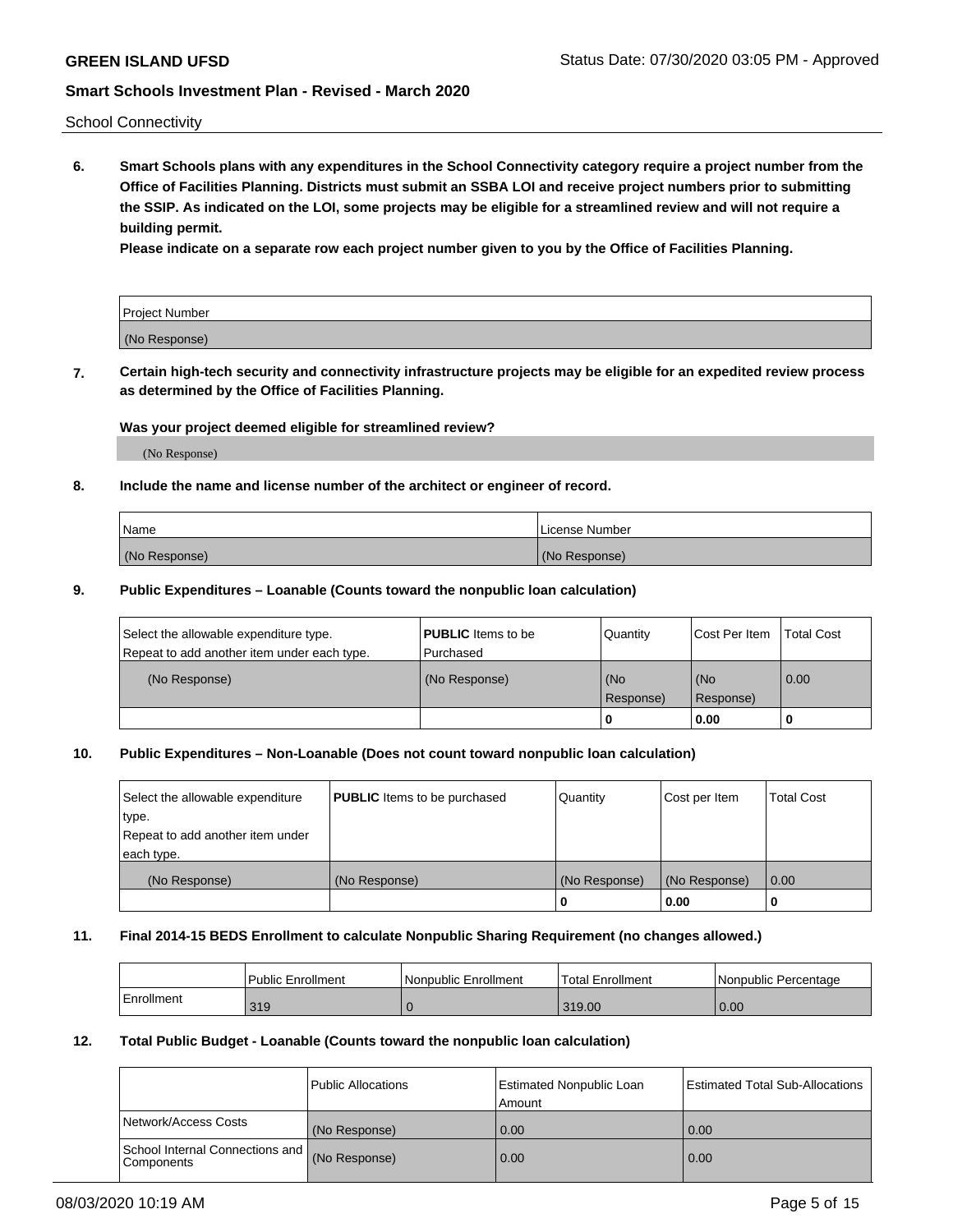School Connectivity

|         | Public Allocations | Estimated Nonpublic Loan<br>l Amount | <b>Estimated Total Sub-Allocations</b> |
|---------|--------------------|--------------------------------------|----------------------------------------|
| l Other | (No Response)      | 0.00                                 | 0.00                                   |
| Totals: | 0.00               | 0                                    | 0                                      |

# **13. Total Public Budget – Non-Loanable (Does not count toward the nonpublic loan calculation)**

|                                                   | Sub-<br>Allocation |
|---------------------------------------------------|--------------------|
| Network/Access Costs                              | (No Response)      |
| <b>Outside Plant Costs</b>                        | (No Response)      |
| <b>School Internal Connections and Components</b> | (No Response)      |
| <b>Professional Services</b>                      | (No Response)      |
| Testing                                           | (No Response)      |
| <b>Other Upfront Costs</b>                        | (No Response)      |
| <b>Other Costs</b>                                | (No Response)      |
| Totals:                                           | 0.00               |

# **14. School Connectivity Totals**

|                          | Total Sub-Allocations |
|--------------------------|-----------------------|
| Total Loanable Items     | 0.00                  |
| Total Non-Ioanable Items | 0.00                  |
| Totals:                  | 0                     |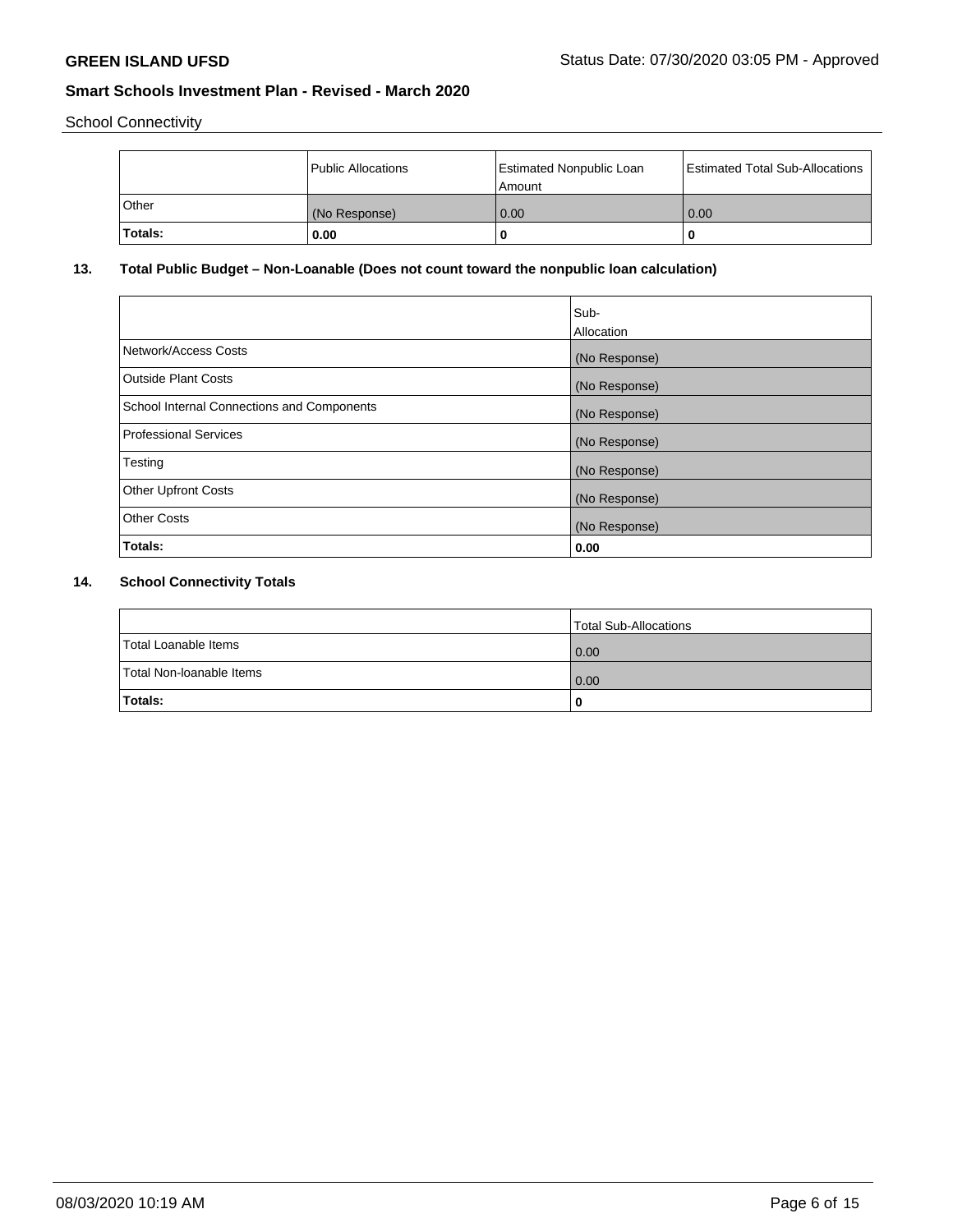Community Connectivity (Broadband and Wireless)

**1. Describe how you intend to use Smart Schools Bond Act funds for high-speed broadband and/or wireless connectivity projects in the community.**

(No Response)

**2. Please describe how the proposed project(s) will promote student achievement and increase student and/or staff access to the Internet in a manner that enhances student learning and/or instruction outside of the school day and/or school building.**

(No Response)

**3. Community connectivity projects must comply with all the necessary local building codes and regulations (building and related permits are not required prior to plan submission).**

 $\Box$  I certify that we will comply with all the necessary local building codes and regulations.

**4. Please describe the physical location of the proposed investment.**

(No Response)

**5. Please provide the initial list of partners participating in the Community Connectivity Broadband Project, along with their Federal Tax Identification (Employer Identification) number.**

| <b>Project Partners</b> | l Federal ID # |
|-------------------------|----------------|
| (No Response)           | (No Response)  |

**6. Please detail the type, quantity, per unit cost and total cost of the eligible items under each sub-category.**

| Select the allowable expenditure | Item to be purchased | Quantity      | Cost per Item | <b>Total Cost</b> |
|----------------------------------|----------------------|---------------|---------------|-------------------|
| type.                            |                      |               |               |                   |
| Repeat to add another item under |                      |               |               |                   |
| each type.                       |                      |               |               |                   |
| (No Response)                    | (No Response)        | (No Response) | (No Response) | 0.00              |
|                                  |                      | o             | 0.00          |                   |

**7. If you are submitting an allocation for Community Connectivity, complete this table.**

**Note that the calculated Total at the bottom of the table must equal the Total allocation for this category that you entered in the SSIP Overview overall budget.**

|                                    | Sub-Allocation |
|------------------------------------|----------------|
| Network/Access Costs               | (No Response)  |
| Outside Plant Costs                | (No Response)  |
| <b>Tower Costs</b>                 | (No Response)  |
| <b>Customer Premises Equipment</b> | (No Response)  |
| <b>Professional Services</b>       | (No Response)  |
| Testing                            | (No Response)  |
| <b>Other Upfront Costs</b>         | (No Response)  |
| <b>Other Costs</b>                 | (No Response)  |
| Totals:                            | 0.00           |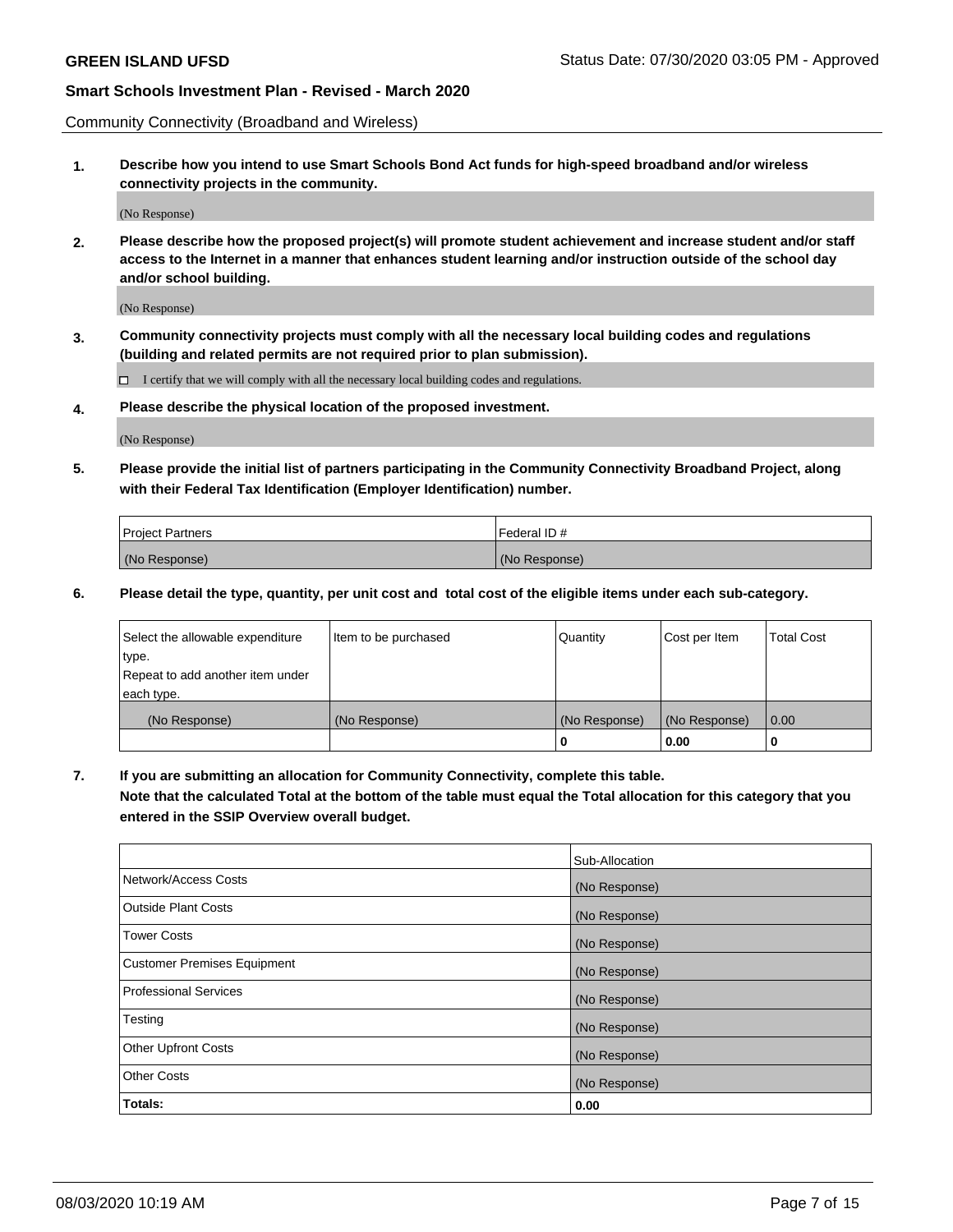#### Classroom Learning Technology

**1. In order for students and faculty to receive the maximum benefit from the technology made available under the Smart Schools Bond Act, their school buildings must possess sufficient connectivity infrastructure to ensure that devices can be used during the school day. Smart Schools Investment Plans must demonstrate that sufficient infrastructure that meets the Federal Communications Commission's 100 Mbps per 1,000 students standard currently exists in the buildings where new devices will be deployed, or is a planned use of a portion of Smart Schools Bond Act funds, or is under development through another funding source. Smart Schools Bond Act funds used for technology infrastructure or classroom technology investments must increase the number of school buildings that meet or exceed the minimum speed standard of 100 Mbps per 1,000 students and staff within 12 months. This standard may be met on either a contracted 24/7 firm service or a "burstable" capability. If the standard is met under the burstable criteria, it must be: 1. Specifically codified in a service contract with a provider, and**

**2. Guaranteed to be available to all students and devices as needed, particularly during periods of high demand, such as computer-based testing (CBT) periods.**

**Please describe how your district already meets or is planning to meet this standard within 12 months of plan submission.**

Our district is a singular Prek-12 building and is quite small and as a result the Wifi infrastruture is adequate for our needs, now and going forward. In 2017 the district invested in upgraded infrastructure to support advancing technology needs. Our needs are more related to hardware based materials, such as enough Chrome books and charging stations to manage remote learning, interactive technology and computer based testing. We have 40 MB of connectivity when we only require 30 MB due to the size of the district.

Please see attached supporting materials.

- **1a. If a district believes that it will be impossible to meet this standard within 12 months, it may apply for a waiver of this requirement, as described on the Smart Schools website. The waiver must be filed and approved by SED prior to submitting this survey.**
	- $\Box$  By checking this box, you are certifying that the school district has an approved waiver of this requirement on file with the New York State Education Department.
- **2. Connectivity Speed Calculator (Required). If the district currently meets the required speed, enter "Currently Met" in the last box: Expected Date When Required Speed Will be Met.**

|                         | l Number of<br><b>Students</b> | Required Speed<br>l in Mbps | Current Speed in<br>l Mbps | Expected Speed<br>to be Attained<br>l Within 12 Months ISpeed Will be Met | Expected Date<br>When Required |
|-------------------------|--------------------------------|-----------------------------|----------------------------|---------------------------------------------------------------------------|--------------------------------|
| <b>Calculated Speed</b> | 289                            | 28.90                       | 40                         | currently met                                                             | currently met                  |

**3. If the district wishes to have students and staff access the Internet from wireless devices within the school building, or in close proximity to it, it must first ensure that it has a robust Wi-Fi network in place that has sufficient bandwidth to meet user demand.**

**Please describe how you have quantified this demand and how you plan to meet this demand.**

Green Island is a singular PreK-12 building. In 2017, the district encumbered the cost to instal a new robust Wifi infrastructure with 42 access points throughout the building. Collaborating with Annese, the district installed 2018 Aruba-LAN-WLAN-Upgrade.

**4. All New York State public school districts are required to complete and submit an Instructional Technology Plan survey to the New York State Education Department in compliance with Section 753 of the Education Law and per Part 100.12 of the Commissioner's Regulations.**

**Districts that include educational technology purchases as part of their Smart Schools Investment Plan must have a submitted and approved Instructional Technology Plan survey on file with the New York State Education Department.**

By checking this box, you are certifying that the school district has an approved Instructional Technology Plan survey on file with the New York State Education Department.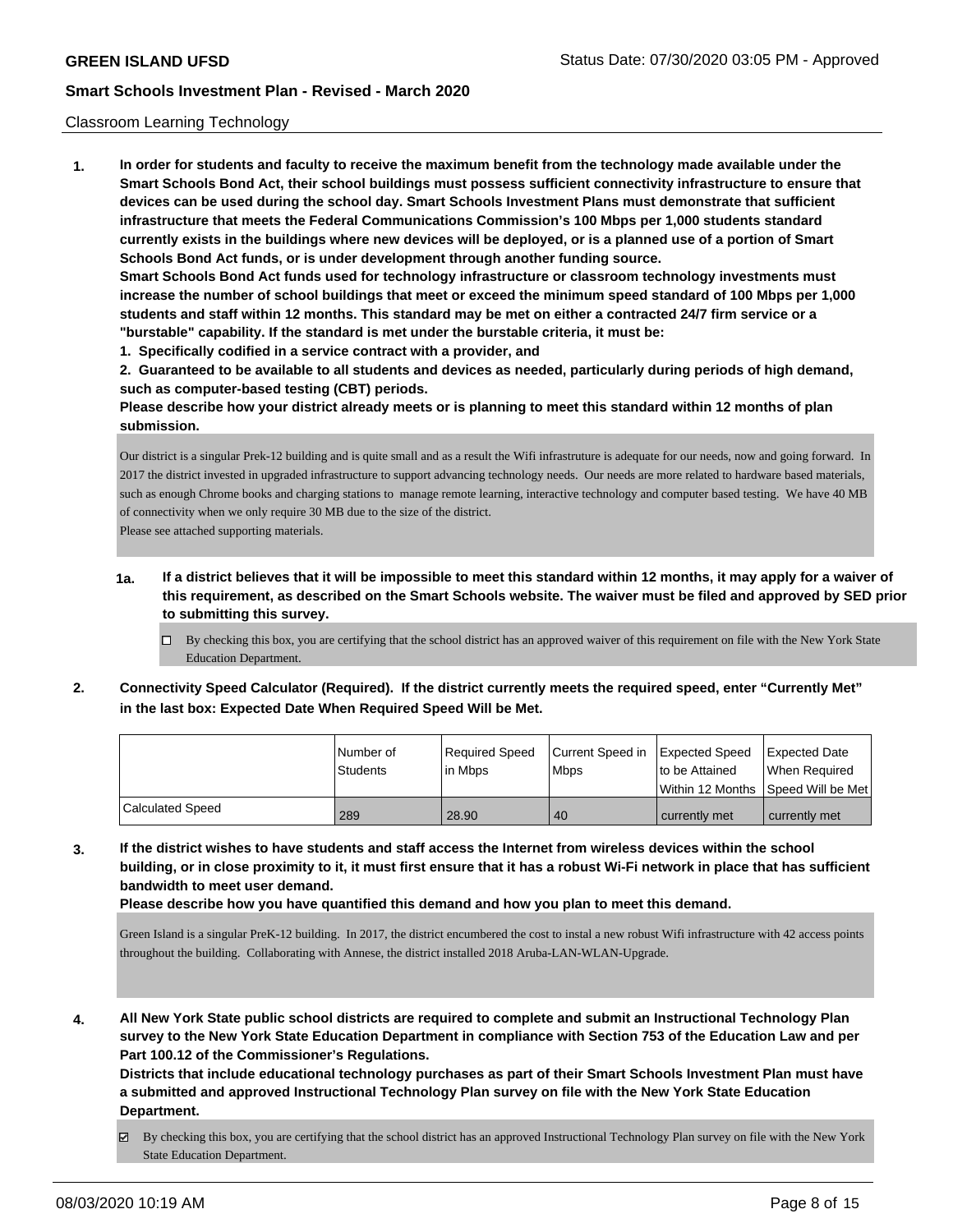Classroom Learning Technology

# **5. Describe the devices you intend to purchase and their compatibility with existing or planned platforms or systems. Specifically address the adequacy of each facility's electrical, HVAC and other infrastructure necessary to install and support the operation of the planned technology.**

With the unplanned long-term closure, most of our students and staff do not have the necessary devices for successful remote learning. Many of our students do not have access to Wifi connectivity. We intend on purchasing "hotspots" for the families who have identified no connectivity at home. We also intend on purchases laptop computers for staff to be able to develop and dispense online standard based lessons and additional Chromebooks for 1:1 correspondance so students have equitable access.

It is the intent of the district to submit a second submission to support devices and technology when students return to district.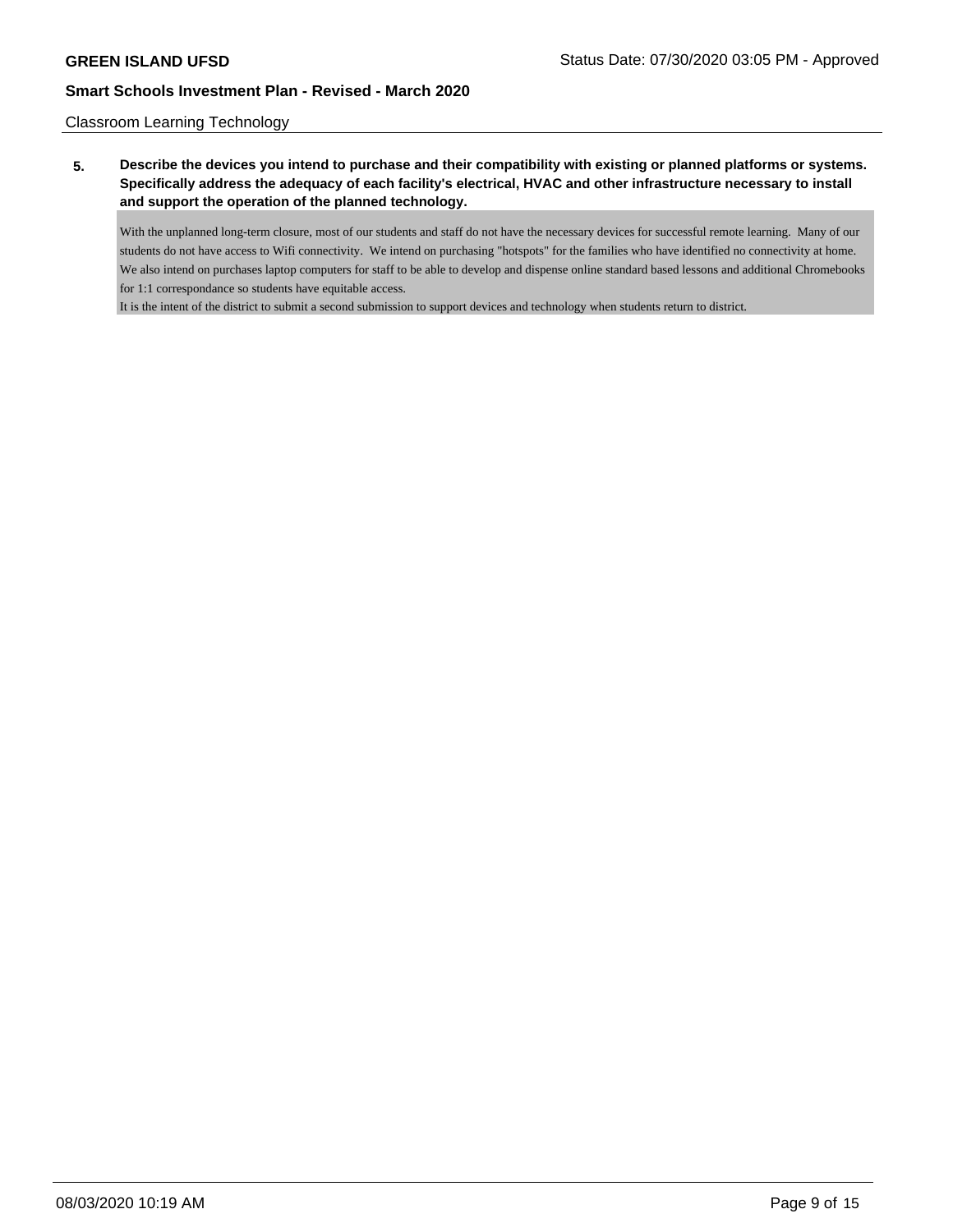#### Classroom Learning Technology

- **6. Describe how the proposed technology purchases will:**
	- **> enhance differentiated instruction;**
	- **> expand student learning inside and outside the classroom;**
	- **> benefit students with disabilities and English language learners; and**
	- **> contribute to the reduction of other learning gaps that have been identified within the district.**

**The expectation is that districts will place a priority on addressing the needs of students who struggle to succeed in a rigorous curriculum. Responses in this section should specifically address this concern and align with the district's Instructional Technology Plan (in particular Question 2 of E. Curriculum and Instruction: "Does the district's instructional technology plan address the needs of students with disabilities to ensure equitable access to instruction, materials and assessments?" and Question 3 of the same section: "Does the district's instructional technology plan address the provision of assistive technology specifically for students with disabilities to ensure access to and participation in the general curriculum?")**

**In addition, describe how the district ensures equitable access to instruction, materials and assessments and participation in the general curriculum for both SWD and English Language Learners/Multilingual Learners (ELL/MLL) students.**

The goal during extended school closure is 1:1 device correspondence for all staff and students so that equitable access to instruction.

\*Enhance Differentiated Instruction: Teachers having access to the necessary tools, such as laptops and interactive panels, will allow them to design lessons beyond traditional paper packets. As well as dispensing these lessons electronically to all their students. Students and staff can access for leveled resources and lessons addressing the diverse needs of all students. Collaborating with Capital Region BOCES (see link below), if teachers have functional devices, they can access these resources to develop differentiated lessons.

\*Expanding Student Learning: As educators are being asked to design lessons remotely using 21st Century technology, our goal is to continue the expanded learning not just for the students but the staff. The second phase of our technology plan is to install interactive panels in all classrooms. This also includes creating five distant learning areas to enhance learning opportunities for our students.

\*Benefit Students with Disabilities: The district does not have any ELL students enrolled at this time. Our students with disabilities require 1:1 correspondence with their providers to dispense specially designed instruction. Also, the expectation is that the general education and special education teachers collaborate on a daily basis to provide the necessary accommodations and modifications. The appropriate technology will allow for these partnerships to collaborate through platforms such as Google Classroom. During remote instruction, these platforms will allow that all students needs are being met.

\*Contribute to reduction of gaps: As a school in need of improvement, we require our teachers to access and analyze data to identify learning gaps on the individual student level. Teachers, if equipped with the necessary devices, can continue to access state data bases and student management systems such as NWEA to create lessons directed towards student gaps.

| Summary    |                                                                                                                                                                                                                                                                                                                                                                                                                                                                                                                       |
|------------|-----------------------------------------------------------------------------------------------------------------------------------------------------------------------------------------------------------------------------------------------------------------------------------------------------------------------------------------------------------------------------------------------------------------------------------------------------------------------------------------------------------------------|
| $PreK - 3$ | Teachers at PreK-3 are expected to contact home daily through e-mail,<br>phone, or a learning management system such as Google<br>Classroom. Chromebooks and chargers will be distributed to all<br>students. Teachers will hold daily office hours and keep a log of contact/<br>Special Education and 504 students are individually met with each day<br>virtually with their case managers to deliver specially designed<br>instruction and support services per their IEP or 504 plan.                            |
| $4-6$      | Teachers at the 4-6 grade levels are expected to contact home daily<br>through e-mail, phone, or a learning management system such as Google<br>Classroom. Teachers will hold daily office hours and keep a log of<br>contact/attendance Chromebooks and chargers will be distributed to all<br>students.<br>Special Education and 504 students are individually met with each day<br>virtually with their case managers to deliver specially designed<br>instruction and support services per their IEP or 504 plan. |
| $17 - 12$  | Teachers at the 7-12 grade levels are expected to contact home daily<br>through e-mail, phone, or a learning management system such as Google                                                                                                                                                                                                                                                                                                                                                                         |

The technology that we intend to purchase is for both staff and students to remotely connect based on the Continuity of Learning requirements.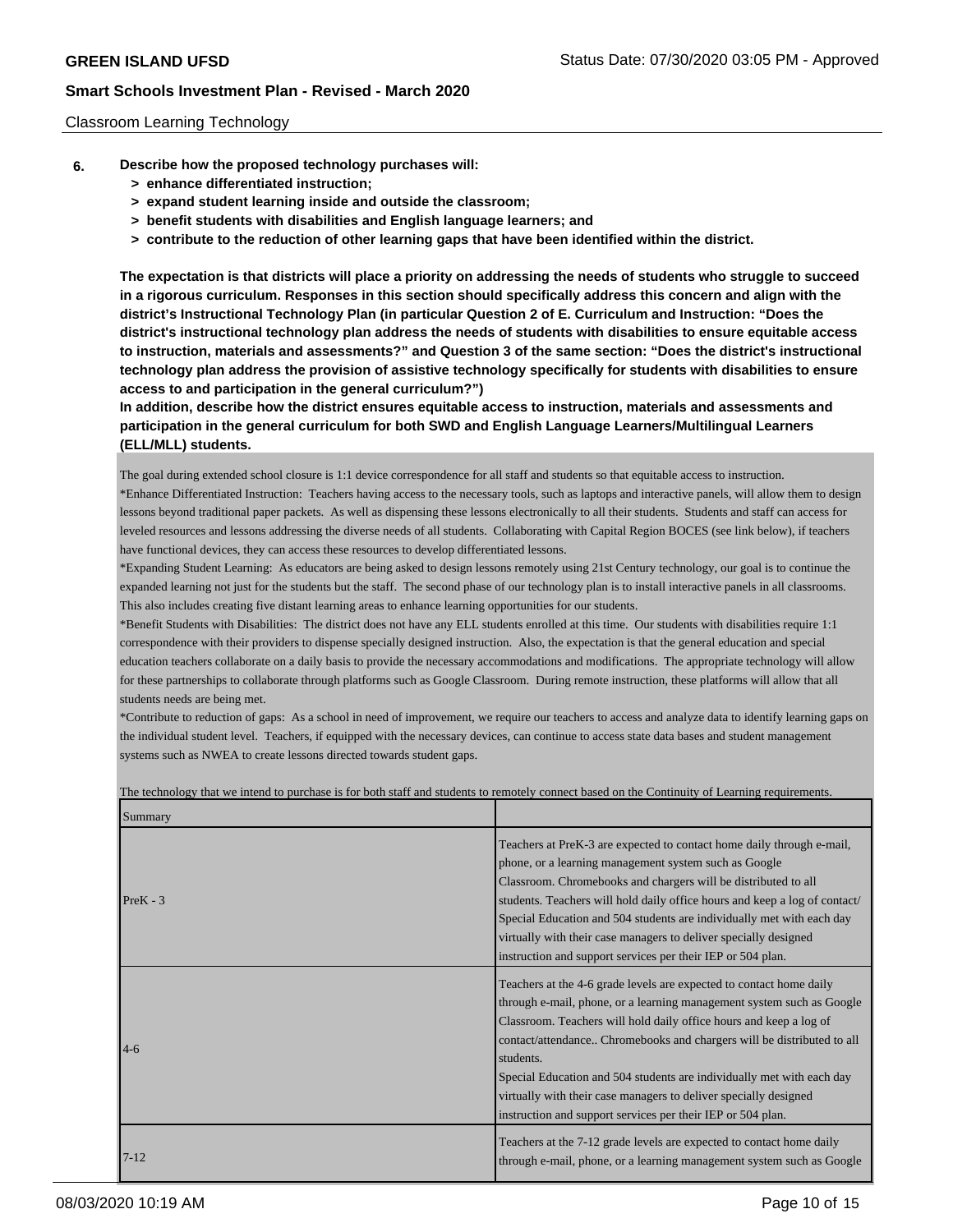Classroom Learning Technology

|                            | Classroom. Teachers will hold daily office hours and keep a log of<br>contact/attendance Chromebooks and chargers will be distributed to all<br>students                                                 |
|----------------------------|----------------------------------------------------------------------------------------------------------------------------------------------------------------------------------------------------------|
|                            | Special Education and 504 students are individually met with each day<br>virtually with their case managers to deliver specially designed<br>instruction and support services per their IEP or 504 plan. |
| College in the High School | Teachers will continue instruction via distance learning as guided by the<br>associated college or university. Teachers will hold daily office hours and<br>keep a log of contact/attendance.            |

The district is collaborating with Capital Region BOCES and component districts to develop remote learning opportunities for every grade level and subject. These resources can be found at: https://drive.google.com/drive/folders/1Jp3awMw2f3FE0sgN3WWvIHxxsNSMoIH9

# **7. Where appropriate, describe how the proposed technology purchases will enhance ongoing communication with parents and other stakeholders and help the district facilitate technology-based regional partnerships, including distance learning and other efforts.**

The proposed technology purchases in this submission will allow for all staff to virtually communicate with students and their parent/guardian. It will also allow all staff to develop distance learning opportunities to dispense to all students in the district. The district is collaborating with Capital Region BOCES and component districts to develop remote learning opportunities for every grade level and subject.

# **8. Describe the district's plan to provide professional development to ensure that administrators, teachers and staff can employ the technology purchased to enhance instruction successfully.**

**Note: This response should be aligned and expanded upon in accordance with your district's response to Question 1 of F. Professional Development of your Instructional Technology Plan: "Please provide a summary of professional development offered to teachers and staff, for the time period covered by this plan, to support technology to enhance teaching and learning. Please include topics, audience and method of delivery within your summary."**

While remaining in a state mandated closure the district will collaborate with Capital Region BOCES, NERIC and Casda, to identify the staff and students who will need support to develop remote standard based learning opportunities.

Examples of professional development opportunities include:

- 1. Preparedness Toolbox for Remote Learning: Google Hangouts (NERIC)
- 2. Webinar: A Beginners Guide to Navigating Khan Academy (NERIC)
- 3. Amplify! A Tech-Infused Book Study on Digital Teaching and Learning in the K-6 Classroom Online (NERIC)
- 4. Online Teaching Tools for Tenacious Teachers (NERIC)
- 5. Google Classroom 101 (NERIC)

**9. Districts must contact one of the SUNY/CUNY teacher preparation programs listed on the document on the left side of the page that supplies the largest number of the district's new teachers to request advice on innovative uses and best practices at the intersection of pedagogy and educational technology.**

By checking this box, you certify that you have contacted the SUNY/CUNY teacher preparation program that supplies the largest number of your new teachers to request advice on these issues.

**9a. Please enter the name of the SUNY or CUNY Institution that you contacted.**

SUNY Plattsburgh

**9b. Enter the primary Institution phone number.**

518-862-5223

**9c. Enter the name of the contact person with whom you consulted and/or will be collaborating with on innovative uses of technology and best practices.**

Lora Parks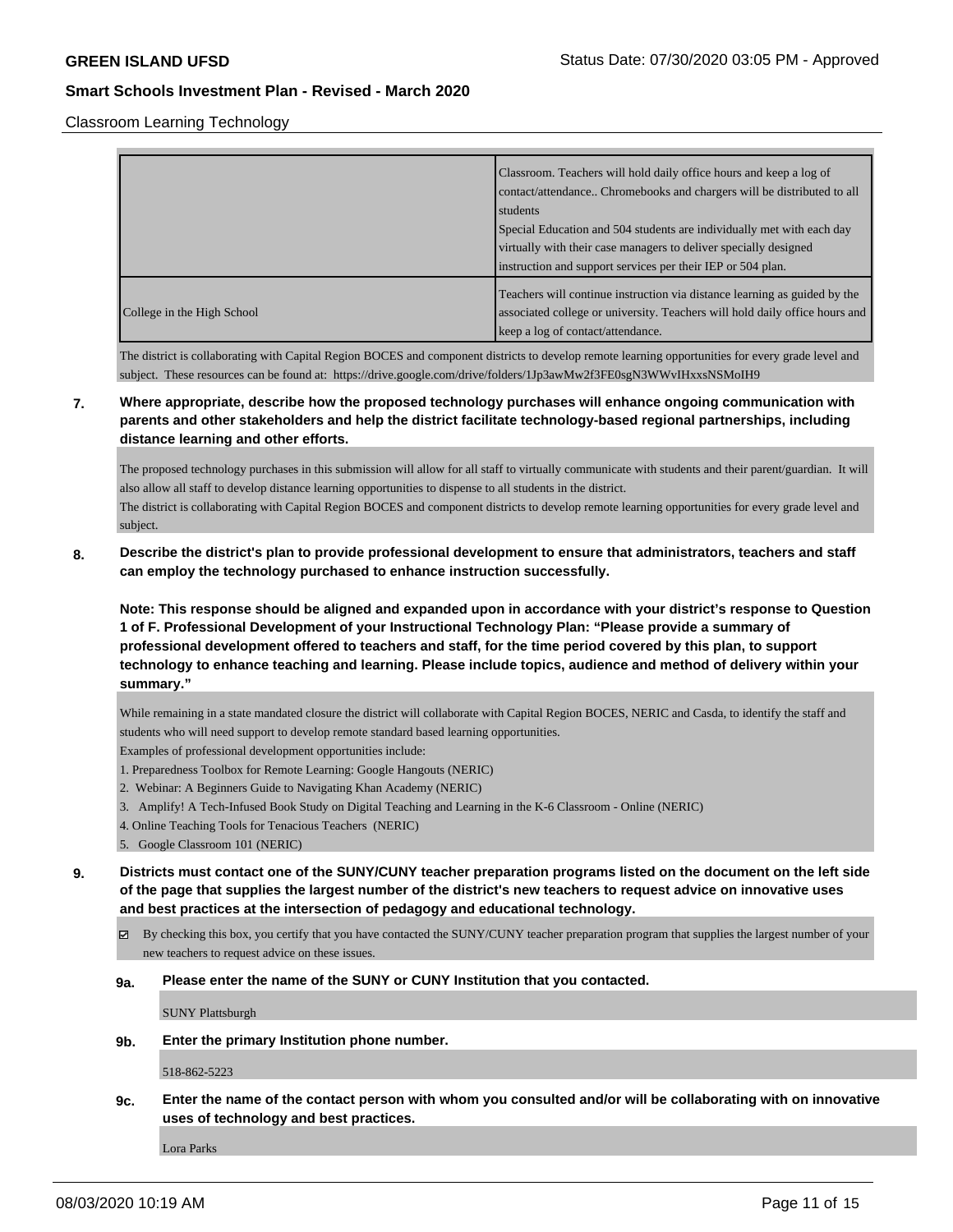#### Classroom Learning Technology

**10. To ensure the sustainability of technology purchases made with Smart Schools funds, districts must demonstrate a long-term plan to maintain and replace technology purchases supported by Smart Schools Bond Act funds. This sustainability plan shall demonstrate a district's capacity to support recurring costs of use that are ineligible for Smart Schools Bond Act funding such as device maintenance, technical support, Internet and wireless fees, maintenance of hotspots, staff professional development, building maintenance and the replacement of incidental items. Further, such a sustainability plan shall include a long-term plan for the replacement of purchased devices and equipment at the end of their useful life with other funding sources.**

 $\boxtimes$  By checking this box, you certify that the district has a sustainability plan as described above.

**11. Districts must ensure that devices purchased with Smart Schools Bond funds will be distributed, prepared for use, maintained and supported appropriately. Districts must maintain detailed device inventories in accordance with generally accepted accounting principles.**

By checking this box, you certify that the district has a distribution and inventory management plan and system in place.

**12. Please detail the type, quantity, per unit cost and total cost of the eligible items under each sub-category.**

| Select the allowable expenditure | Item to be Purchased | Quantity | Cost per Item | <b>Total Cost</b> |
|----------------------------------|----------------------|----------|---------------|-------------------|
| type.                            |                      |          |               |                   |
| Repeat to add another item under |                      |          |               |                   |
| each type.                       |                      |          |               |                   |
| <b>Laptop Computers</b>          | Dell Laptops         | 36       | 300.00        | 10,800.00         |
| <b>Laptop Computers</b>          | Chromebooks          | 200      | 225.00        | 45,000.00         |
| <b>Other Costs</b>               | <b>Hot Spots</b>     | 10       | 100.00        | 1,000.00          |
|                                  |                      | 246      | 625.00        | 56,800            |

### **13. Final 2014-15 BEDS Enrollment to calculate Nonpublic Sharing Requirement (no changes allowed.)**

|            | Public Enrollment | Nonpublic Enrollment | <b>Total Enrollment</b> | l Nonpublic<br>l Percentage |
|------------|-------------------|----------------------|-------------------------|-----------------------------|
| Enrollment | 319               |                      | 319.00                  | 0.00                        |

#### **14. If you are submitting an allocation for Classroom Learning Technology complete this table.**

|                          | Public School Sub-Allocation | <b>Estimated Nonpublic Loan</b><br>Amount<br>(Based on Percentage Above) | <b>Estimated Total Public and</b><br>Nonpublic Sub-Allocation |
|--------------------------|------------------------------|--------------------------------------------------------------------------|---------------------------------------------------------------|
| Interactive Whiteboards  | (No Response)                | 0.00                                                                     | 0.00                                                          |
| <b>Computer Servers</b>  | (No Response)                | 0.00                                                                     | 0.00                                                          |
| <b>Desktop Computers</b> | (No Response)                | 0.00                                                                     | 0.00                                                          |
| <b>Laptop Computers</b>  | 55,800.00                    | 0.00                                                                     | 55,800.00                                                     |
| <b>Tablet Computers</b>  | (No Response)                | 0.00                                                                     | 0.00                                                          |
| <b>Other Costs</b>       | 1,000.00                     | 0.00                                                                     | 1,000.00                                                      |
| Totals:                  | 56,800.00                    | 0                                                                        | 56,800                                                        |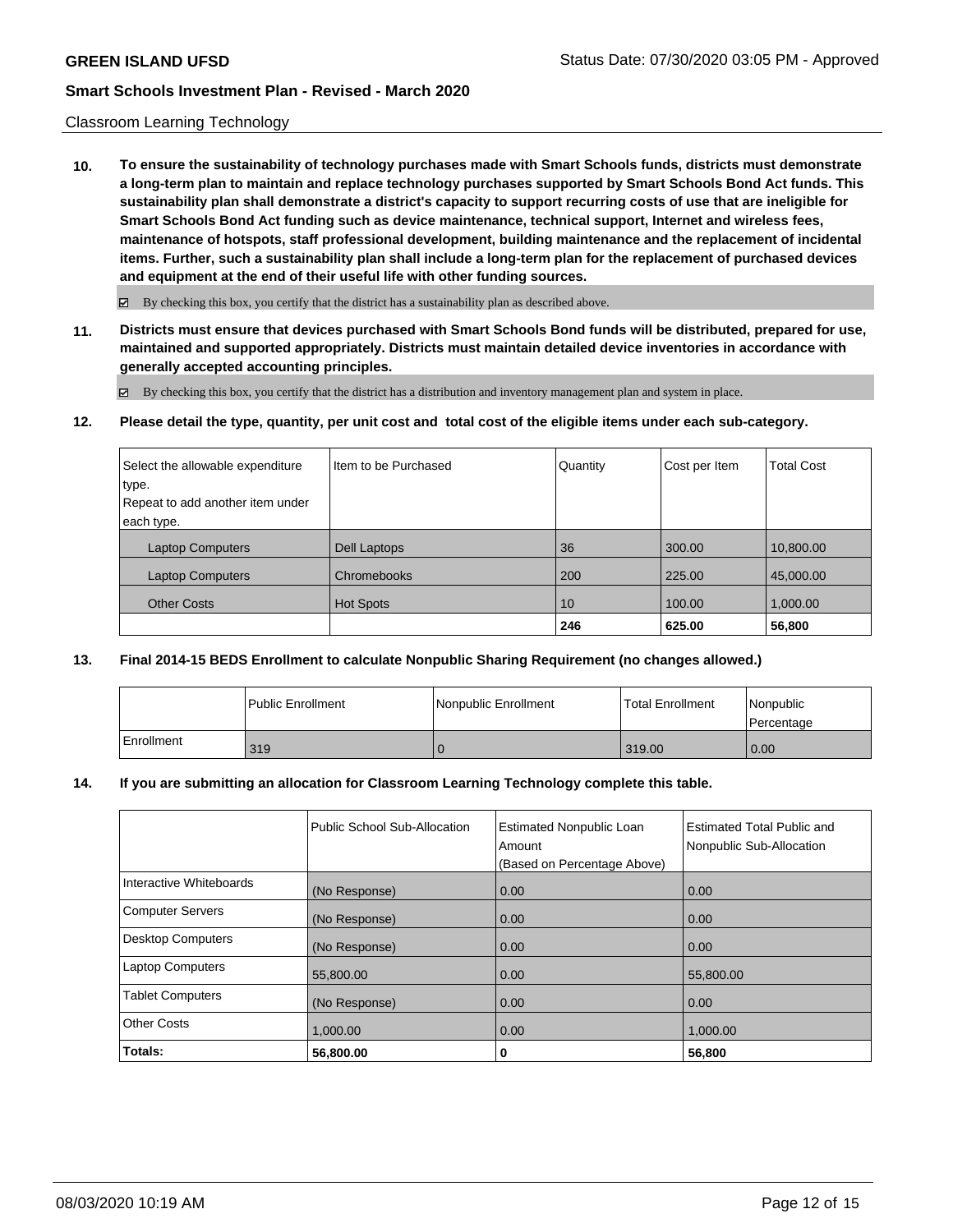#### Pre-Kindergarten Classrooms

**1. Provide information regarding how and where the district is currently serving pre-kindergarten students and justify the need for additional space with enrollment projections over 3 years.**

(No Response)

- **2. Describe the district's plan to construct, enhance or modernize education facilities to accommodate prekindergarten programs. Such plans must include:**
	- **Specific descriptions of what the district intends to do to each space;**
	- **An affirmation that new pre-kindergarten classrooms will contain a minimum of 900 square feet per classroom;**
	- **The number of classrooms involved;**
	- **The approximate construction costs per classroom; and**
	- **Confirmation that the space is district-owned or has a long-term lease that exceeds the probable useful life of the improvements.**

(No Response)

**3. Smart Schools Bond Act funds may only be used for capital construction costs. Describe the type and amount of additional funds that will be required to support ineligible ongoing costs (e.g. instruction, supplies) associated with any additional pre-kindergarten classrooms that the district plans to add.**

(No Response)

**4. All plans and specifications for the erection, repair, enlargement or remodeling of school buildings in any public school district in the State must be reviewed and approved by the Commissioner. Districts that plan capital projects using their Smart Schools Bond Act funds will undergo a Preliminary Review Process by the Office of Facilities Planning.**

**Please indicate on a separate row each project number given to you by the Office of Facilities Planning.**

| Project Number |  |
|----------------|--|
| (No Response)  |  |
|                |  |

**5. Please detail the type, quantity, per unit cost and total cost of the eligible items under each sub-category.**

| Select the allowable expenditure | Item to be purchased | Quantity      | Cost per Item | <b>Total Cost</b> |
|----------------------------------|----------------------|---------------|---------------|-------------------|
| type.                            |                      |               |               |                   |
| Repeat to add another item under |                      |               |               |                   |
| each type.                       |                      |               |               |                   |
| (No Response)                    | (No Response)        | (No Response) | (No Response) | 0.00              |
|                                  |                      | U             | 0.00          |                   |

**6. If you have made an allocation for Pre-Kindergarten Classrooms, complete this table. Note that the calculated Total at the bottom of the table must equal the Total allocation for this category that you entered in the SSIP Overview overall budget.**

|                                          | Sub-Allocation |
|------------------------------------------|----------------|
| Construct Pre-K Classrooms               | (No Response)  |
| Enhance/Modernize Educational Facilities | (No Response)  |
| <b>Other Costs</b>                       | (No Response)  |
| Totals:                                  | 0.00           |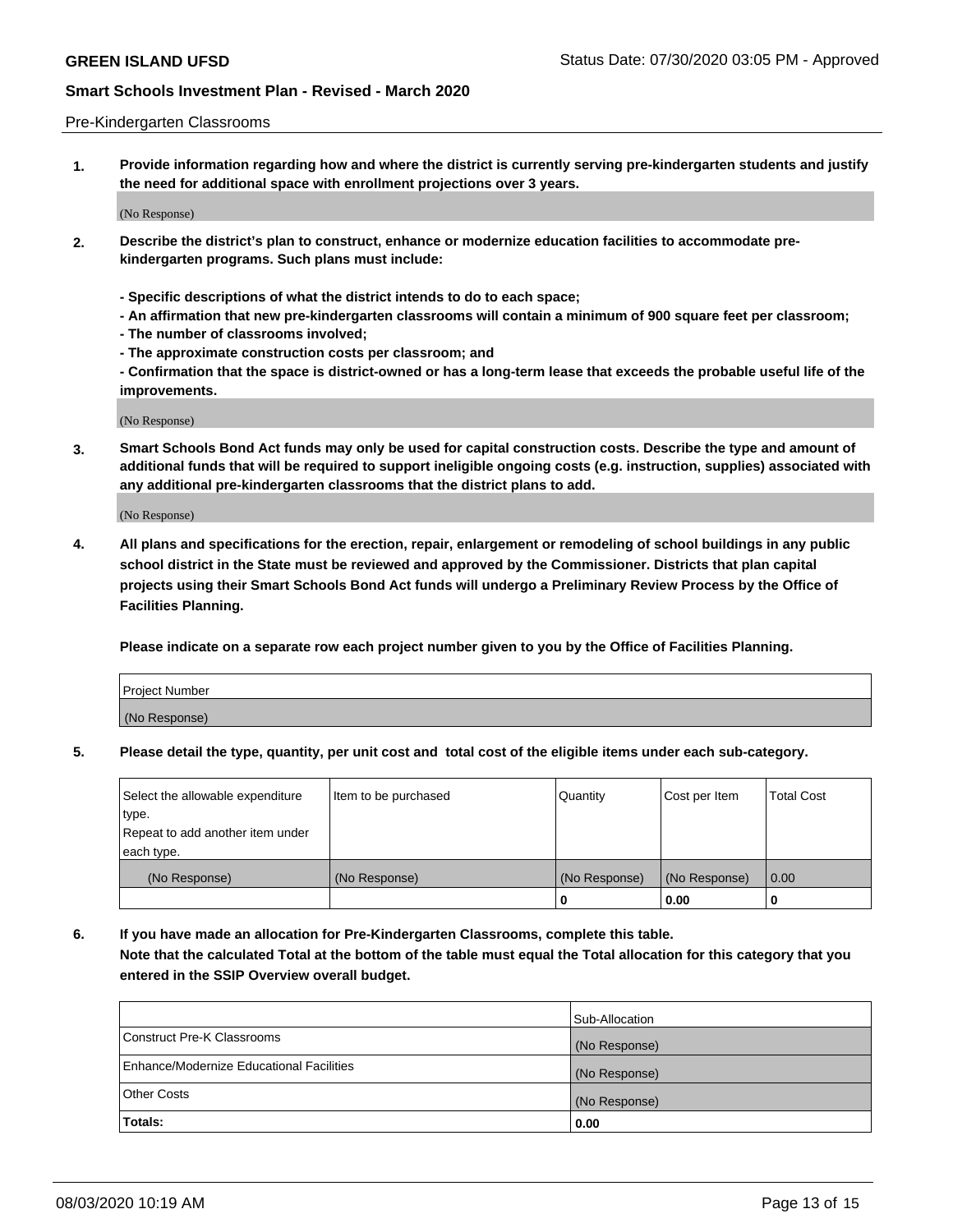Replace Transportable Classrooms

**1. Describe the district's plan to construct, enhance or modernize education facilities to provide high-quality instructional space by replacing transportable classrooms.**

(No Response)

**2. All plans and specifications for the erection, repair, enlargement or remodeling of school buildings in any public school district in the State must be reviewed and approved by the Commissioner. Districts that plan capital projects using their Smart Schools Bond Act funds will undergo a Preliminary Review Process by the Office of Facilities Planning.**

**Please indicate on a separate row each project number given to you by the Office of Facilities Planning.**

| Project Number |  |
|----------------|--|
|                |  |
|                |  |
|                |  |
| (No Response)  |  |
|                |  |
|                |  |

**3. For large projects that seek to blend Smart Schools Bond Act dollars with other funds, please note that Smart Schools Bond Act funds can be allocated on a pro rata basis depending on the number of new classrooms built that directly replace transportable classroom units.**

**If a district seeks to blend Smart Schools Bond Act dollars with other funds describe below what other funds are being used and what portion of the money will be Smart Schools Bond Act funds.**

(No Response)

**4. Please detail the type, quantity, per unit cost and total cost of the eligible items under each sub-category.**

| Select the allowable expenditure | Item to be purchased | Quantity      | Cost per Item | Total Cost |
|----------------------------------|----------------------|---------------|---------------|------------|
| ∣type.                           |                      |               |               |            |
| Repeat to add another item under |                      |               |               |            |
| each type.                       |                      |               |               |            |
| (No Response)                    | (No Response)        | (No Response) | (No Response) | 0.00       |
|                                  |                      | u             | 0.00          |            |

**5. If you have made an allocation for Replace Transportable Classrooms, complete this table. Note that the calculated Total at the bottom of the table must equal the Total allocation for this category that you entered in the SSIP Overview overall budget.**

|                                                | Sub-Allocation |
|------------------------------------------------|----------------|
| Construct New Instructional Space              | (No Response)  |
| Enhance/Modernize Existing Instructional Space | (No Response)  |
| Other Costs                                    | (No Response)  |
| Totals:                                        | 0.00           |